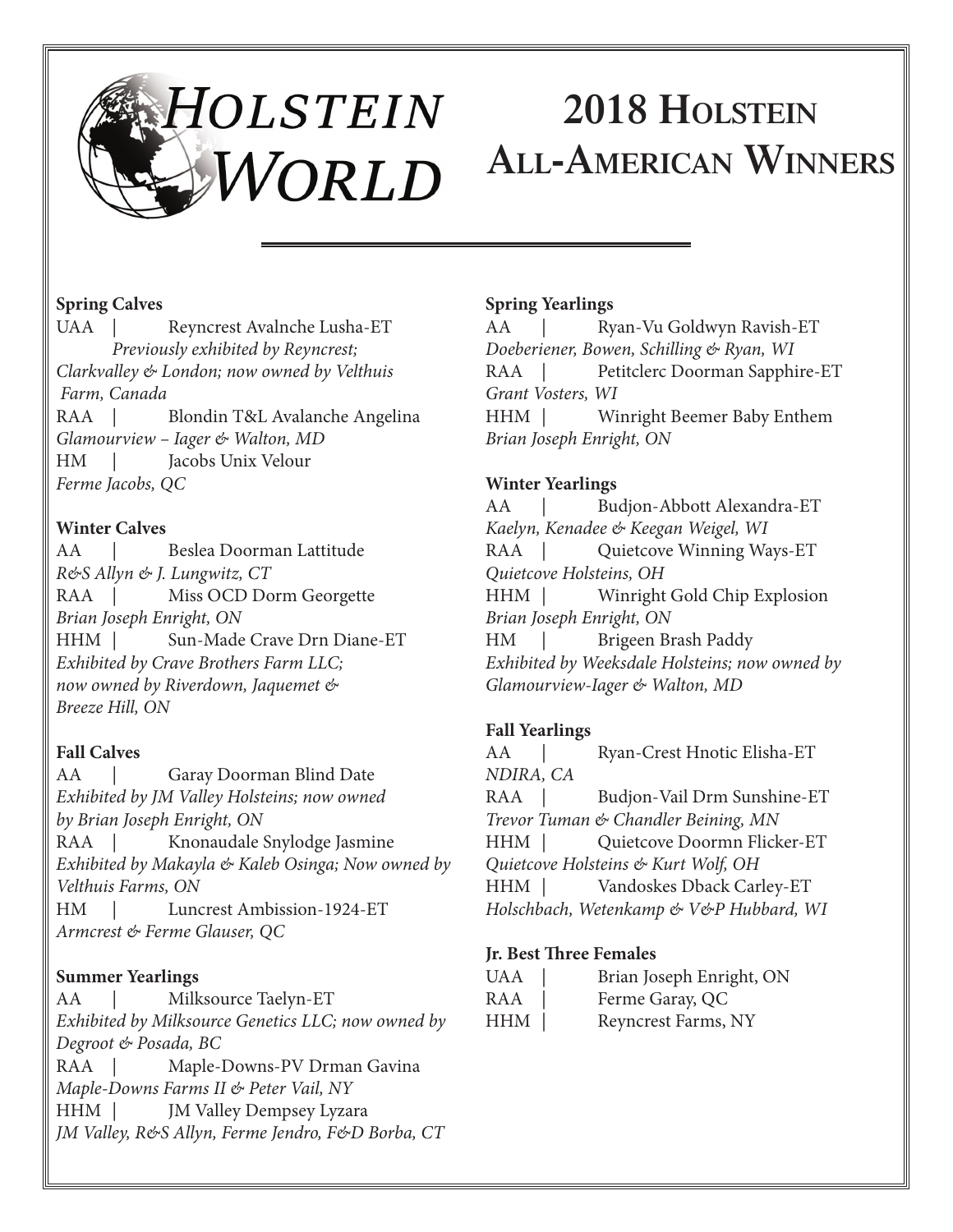#### **Yearlings in Milk**

AA | Hodglynn Beem Me Up *Hodglynn, Little Star, Select Farm & G&J Gonzales, ON* RAA | Ms PG PV Doorman Aspire-ET *Stephen & Patrick Maddox, CA* HHM | Crave G W Atwood Peach-ET *Roseanne Crave, WI* HM | Bonaccueil Ranta Goldwyn *Ferme Glauser, QC*

#### **Jr. Two-Year-Olds**

AA | Garay Awesome Beauty *Lookout, Halbach, F&D Borba, QC* RAA | Juniper Sid Chardonnay-ET *Exhibited by T&S Abbott & Juniper Holstiens; now owned by Elmvue Farms, NY* HM | Midas-Touch Jedi Jangle-ET *Clarkvalley Holsteins & London Dairy, ON*

#### **Sr. Two-Year-Olds**

AA | Duckett Doorman Giselle-ET *Mike & Julie Duckett, WI* RAA | Ms Smith-Oak PW D Maggie-ET *Clarkvalley, Eaton & London Dairy, ON* HHM | Ms Beautys Black Velvet-ET *Mike & Julie Duckett, WI*

# **Jr. Three-Year-Olds**

AA | Erbacres Snapple Shakira-ET *Ferme Jacobs, Ty-D Holstein, K. Theraulaz, Ferme Antelimarck & C&F Jacobs, QC* RAA | Unique Dempsey Cheers *Budjon, Abbott, Vail, Woodmansee & Ferme Blondin, WI* HM | Ms Listerines Look At Me-ET *Mike & Julie Duckett, WI*

# **Sr. Three-Year-Olds**

AA | Mapleley Goldwyn Julia *Lookout, Elitehaven, F&D Borba & Todd, QC* RAA | Ms Goldwyn Saturday *Ferme Jacobs, Ferme Intense & Morille, QC* HM | Miss Wbk Brittany-ET *Mike & Julie Duckett, WI*

# **Four-Year-Olds**

UAA | Jacobs Windbrook Aimo *Ferme Jacobs, QC* RAA | Idee Windbrook Lynzi *R&S Allyn, JM Valley, S. Gendreau & F&D Borba, QC* HM | Ms Elmvue Novelty Keeley *Elmvue Farm, NY*

#### **Five-Year-Olds**

AA | Co-Vale Dempsey Dina 4270-ET *Milksource LLC & Ransom Rail Farm, WI* RAA | Jacobs Jordan Carmel *Ferme Blondin, QC* HM | Walkerbrae Doorman Locket-ET *T&S Abbott & Ferme Blondin, VT*

#### **Aged Cows**

AA | Jacobs Lauthority Loana *Ferme Jacobs & Pat Conroy, QC* RAA | TK-Plain-View Ripley *Milksource Genetics LLC, WI* HHM | Weeks Dundee Anika *Milksource Genetics LLC, WI*

#### **150,000 Lb. Cows**

AA | Liddleholme Resur Lu-ET *Anthony Liddle, NY* RAA | Loyalyn Goldwyn June *Pierre Boulet, QC* HM | Laidlawn Sanchez Gemini *Mike & Julie Duckett, WI*

#### **Produce of Dam**

UAA | Produce of T-Triple-T Dundee Paige: Poker Chip & Perfect Storm *Triple T, A. Thomas & Entourage-LLR* RAA | Produce of T-Triple-T Dundee Paige: Platinum & Petunia *Triple T, Eaton, Murphy, C. Thomas & C&O Cummings* HM | Produce of Willowhaven Goldwyn Bliss: Beauty & Blind Date *Lookout, Holbach, F&D Borba and JM Valley Holsteins, QC*

#### **Sr. Best Three Females**

| <b>UAA</b> | Ferme Jacobs, QC       |
|------------|------------------------|
| RAA        | Triple-T Holsteins, OH |
| HM         | Kingsway Farms, ON     |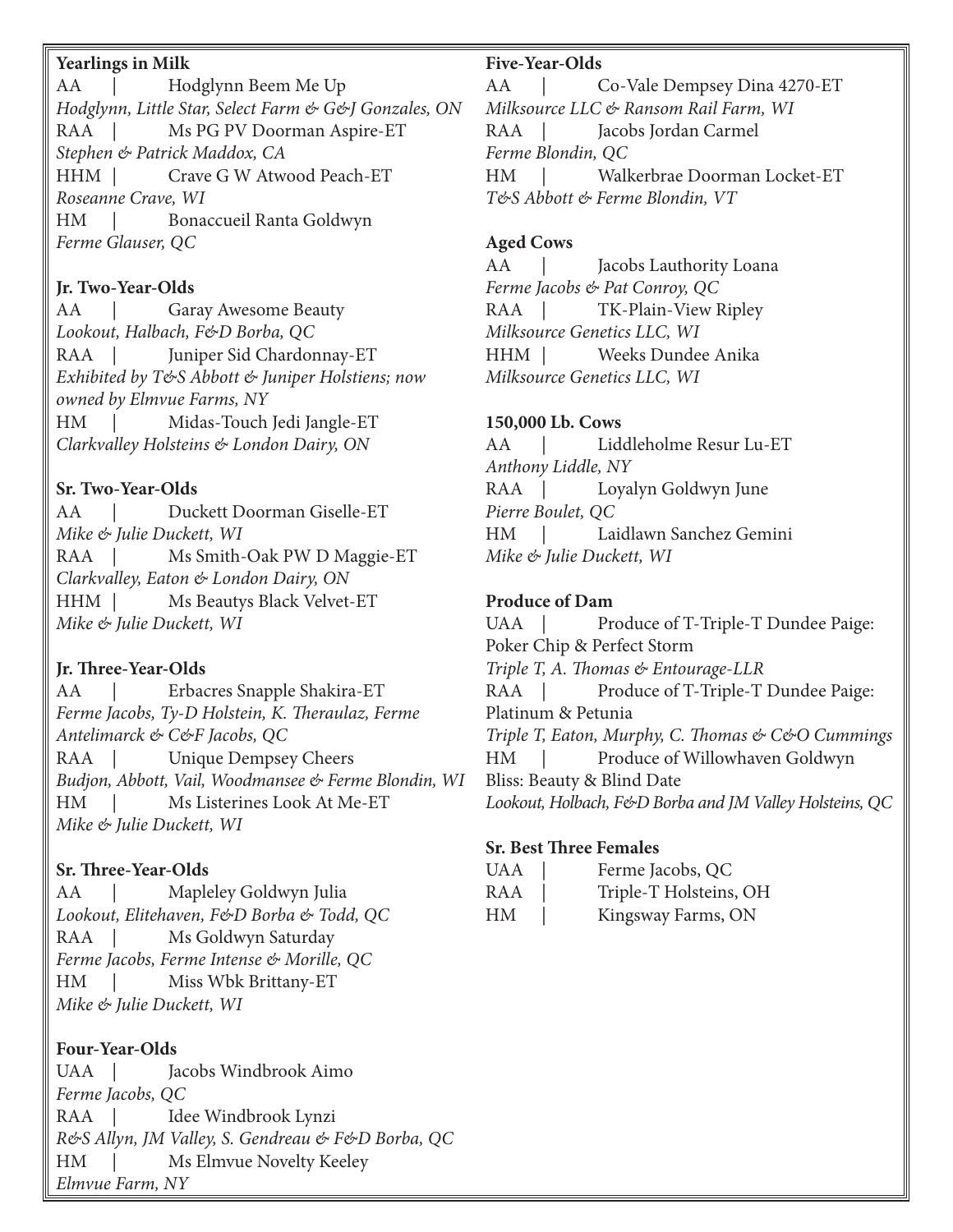# **2018 Junior Holstein All-American Winners**

# **Spring Calves**

UAA | Jenlar Solomon Mara *Brianna Meyer, WI* RAA | Red Brae Doorman Theresa-ET *Elise & Brady Bleck, WI* HM | Siemers Avch Haylina-ET *Jacob, Connor & Lauren Siemers, WI*

# **Winter Calves**

AA | Kesytone Solomon Allstar *Ella Hlavaty & Luke Seipt, PA* RAA | Ms PG PV Beem of Light-ET *McIssacs & Prices, IL* HHM | Pfaffsway Defiant Jen A *K&B Trapp, O. Pfaff & F. Ullom, WI*

# **Fall Calves**

AA | Knonaudale Snylodge Jasmine *Makaya & Kaleb Osinga, TX* RAA | Savage-Leigh Lalas First-ET *Chase Savage, MD* HM | Ryan-Vu Doorman Risin Shine *Dylan & Cameron Ryan, WI*

# **Summer Yearlings**

AA | Blondin Solomon Havana-ET *Prices & Ekoviches, IL* RAA | Petitclerc Solomn Ashlyn-ET *Brandon Almeida, CA* HM | KnH-Endres Diamondback Onya *Mikayla Endres, WI*

**Spring Yearlings** UAA | Petitclerc Doorman Sapphire-ET *Grant Vosters, WI* RAA | Plum-Line Extra Naughty *Brooke & John Carey, PA* HM | Stranshome Dempsey Tanielle *J. Z. J & D. Stransky, MN*

# **Winter Yearlings**

UAA | Budjon-Abbot Alexandra-ET *K. K. & K. Weigel, WI* RAA | Hatee Jacoby Paris *Alyson & Kenlee Philips, TX* HM | Heart&Soul Gold Runway *M. Boop & M. & F. Hayden, PA*

# **Fall Yearlings**

UAA | Kingsway Gold Chip Logic *Alyson & Kenlee Philips, TX* RAA | Tombeth Ettakaw *Sarah Kearns, WI* HM | Sunnyside Nancy Doorman-ET *Joseph Schuh, WI*

# **Yearlings in Milk**

AA | Lellavan Avalanche Fuji *B. Almeida, F, C, A, L ,J & H Borba, CA* RAA | Oakfield Solomon Lou-ET *Derek George, NY* HHM | Lyn-Vale Avalanch Rimona-ET *Melissa Sprecher, WI* HM | Crave G W Atwood Peach-ET *Roseanne Crave, WI*

# **Jr. 2-Year-Olds**

AA | Roll-N-View Byway Lighting *Exhibited by Allison Galton; now owned by C & C Savage, MD* RAA | Holbric GW Atwood A-Grain *Elena Olbrich, IL* HHM | Mead-Manor Def Adeline-Red *Michael & Megan Moede, WI* HM | Heart&Soul JK Dempsey Glitz *Matthew Boop, PA*